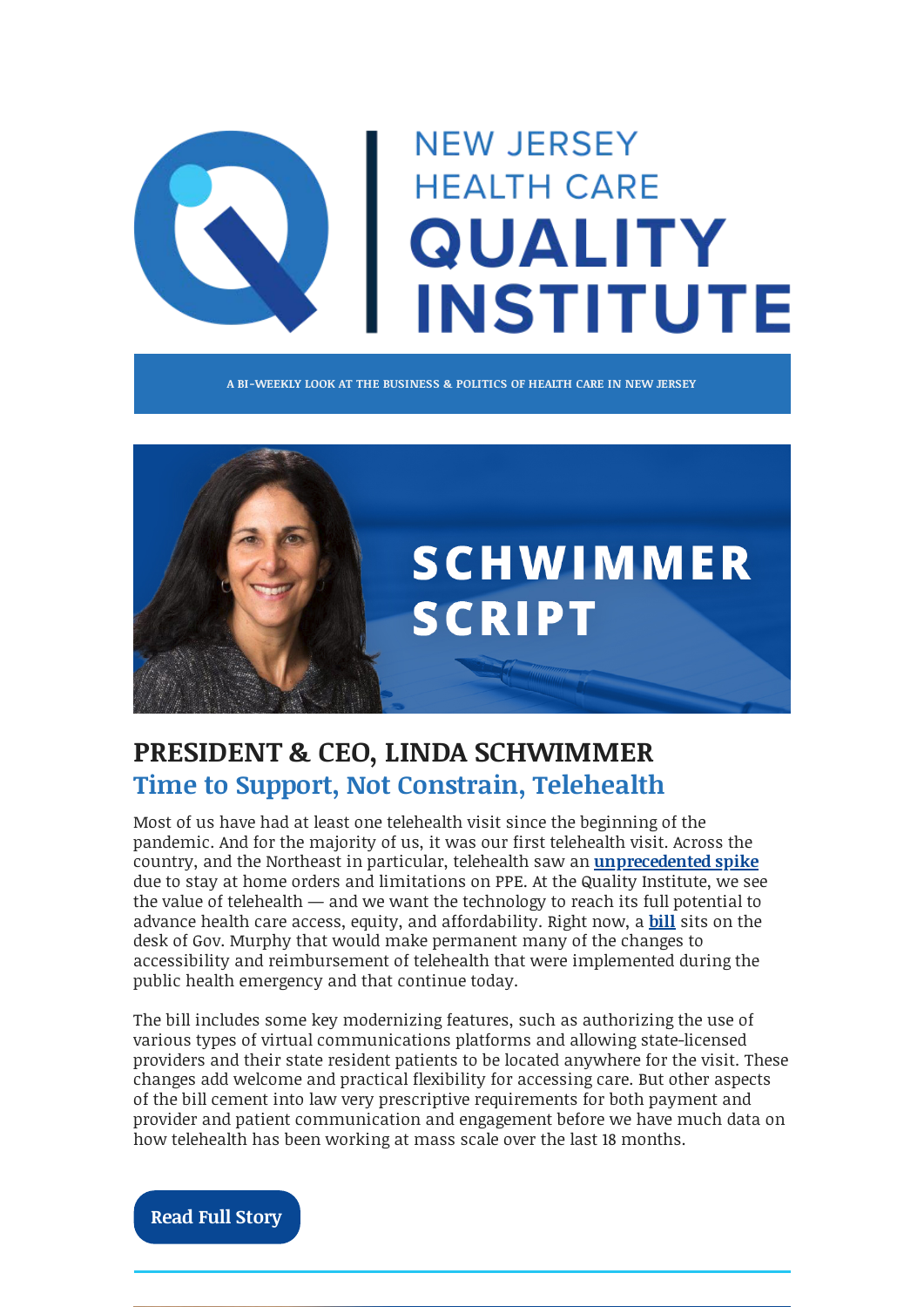

#### **ROBERTO MUÑIZ**

**PRESIDENT AND CEO OF PARKER LIFE** 

## **TAKE FIVE INTERVIEW Interviews with members, influencers, and noteworthy people**

Roberto Muñiz, President and CEO of **[Parker Life](https://www.parkerlife.org/)**, the newest member of the Quality Institute's Leadership Council.

**Interview Sneak Peek:** *Parker Life's memory programs are another innovative model. Can you tell us how your model works and share ideas for others working to help people living with Alzheimer's disease and other forms of dementia?* One of the unique aspects of Parker is the small home model of living versus large institutional models of care. Our first small model home opened in 2001. In this model, the elder is at the center of the services provided. We have small home models which are specifically developed for individuals with Alzheimer's at various levels of their disease process.

Our elders live in small homes with 16 other people with similar conditions. These homes look and feel like a regular home, with kitchens, living rooms and private rooms. It's about supporting the people who live in these homes, allowing them to make choices, caring for themselves and participating in the decision-making process. It's about maintaining their dignity and independence.

**[Read Full Interview](https://njhcqi.info/Take5Interview102121)**

#### **OI CONFERENCE**

**PRIMARY CARE AS A COMMON GOOD - THE PRESCRIPTION FOR A HEALTHIER AND MORE EOUITABLE HEALTH CARE SYSTEM** 

Wednesday, December 15th, from 2:45 p.m. - 5 p.m.

**Q** | NEW JERSEY HEALTH CARE



Join our Winter Conference focused on making high-quality primary care a common good to create a healthier and more equitable health care system. You'll hear from our keynote, **Rutgers University Professor Shawna Hudson**, one of the authors of the National Academy of Sciences Engineering Medicine report, **[Implementing High Quality Primary Care](https://www.nationalacademies.org/our-work/implementing-high-quality-primary-care)**.

You'll also hear from a panel of our members who are working now to transform how primary care is delivered: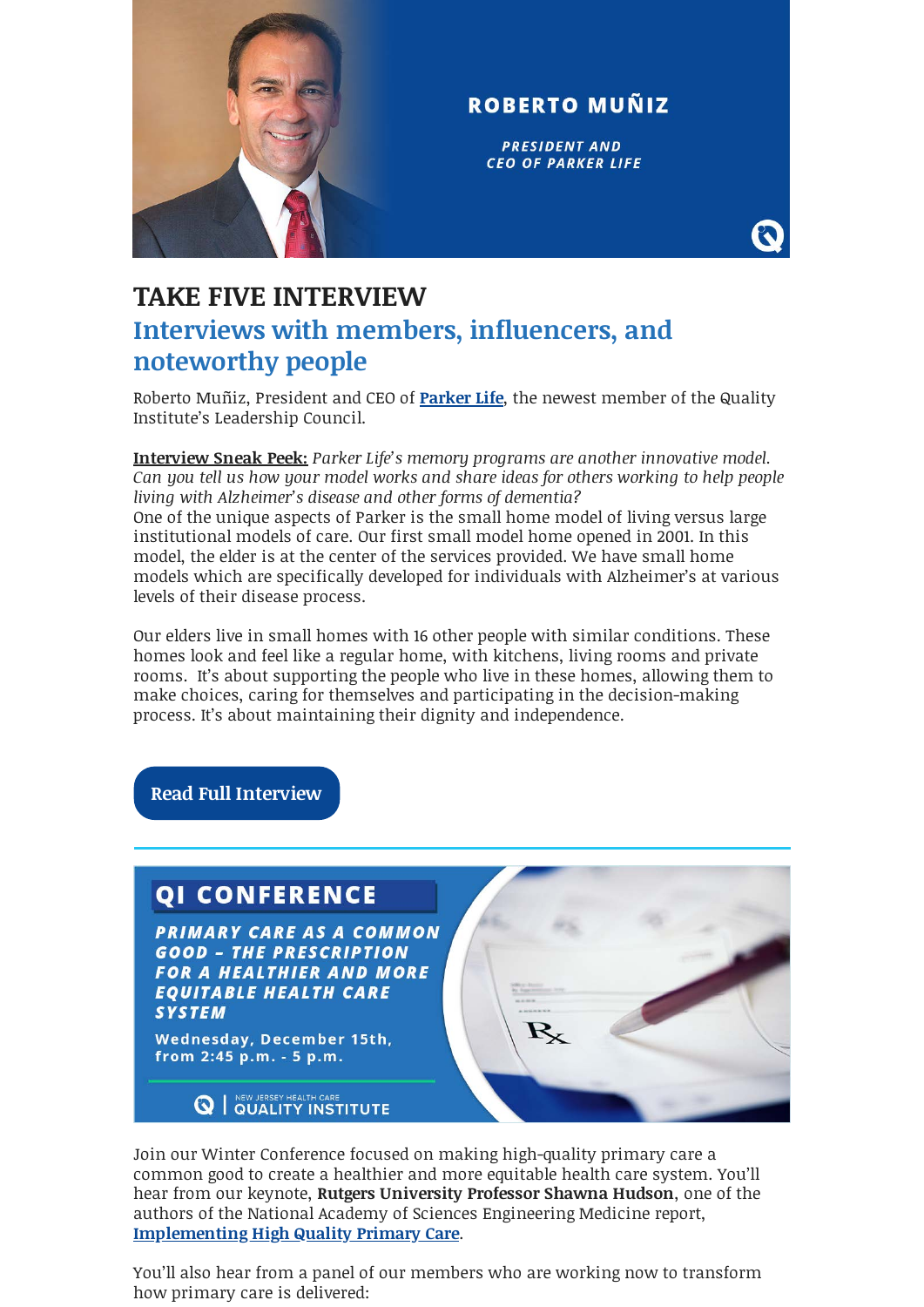- **Mary F. Campagnolo, MD, MBA,** Medical Director for Value Based Pro[grams](javascript:;) and **t Issues** [Payer Contra](https://us8.campaign-archive.com/home/?u=87ee6be0d114c049b94cdf506&id=2090e1803a)cts, Virtua Medical Group, Director for the Board, Ameri **T**ca **ran**n Academy of Family Physicians (AAFP) and AAFP Foundation
- **Marie-Elizabeth Ramas, MD, FAAFP,** Regional Medical Director, Aledade Inc.
- **Elisabeth Spector, MD, MPH, FAAFP,** Medical Director, Somerset County Partnership Health Center
- **Kumar Dharmarajan, MD, MBA,** Chief Clinician & Governing Body Chair, Clover Health Partners, Associate Chief Medical Officer
- **Carolyn Hoitela, MLS,** Vice President, Practice Resources, Conventus Inter-Insurance Exchange



At some point, each of us may find ourselves caring for a family member or friend with a serious illness or chronic health condition. Is that you now, or could you imagine it soon?

If so, this is the chance to learn about palliative care and how it helps people live better. You'll learn what high quality palliative care looks like, how to access it, and how it can support you as a caregiver. Join this session and invite others who could benefit from it.

*This event is open to the public. All are encouraged to attend.* 



### **NEW MEMBER**



## **New Jersey Immunization Network**

The mission of the **New Jersey Immunization Network** [is to protect the health of all individu](https://www.immunizenj.org/)als through timely, age-appropriate immunization against vaccine-preventable diseases by educating the public, healthcare professionals, and